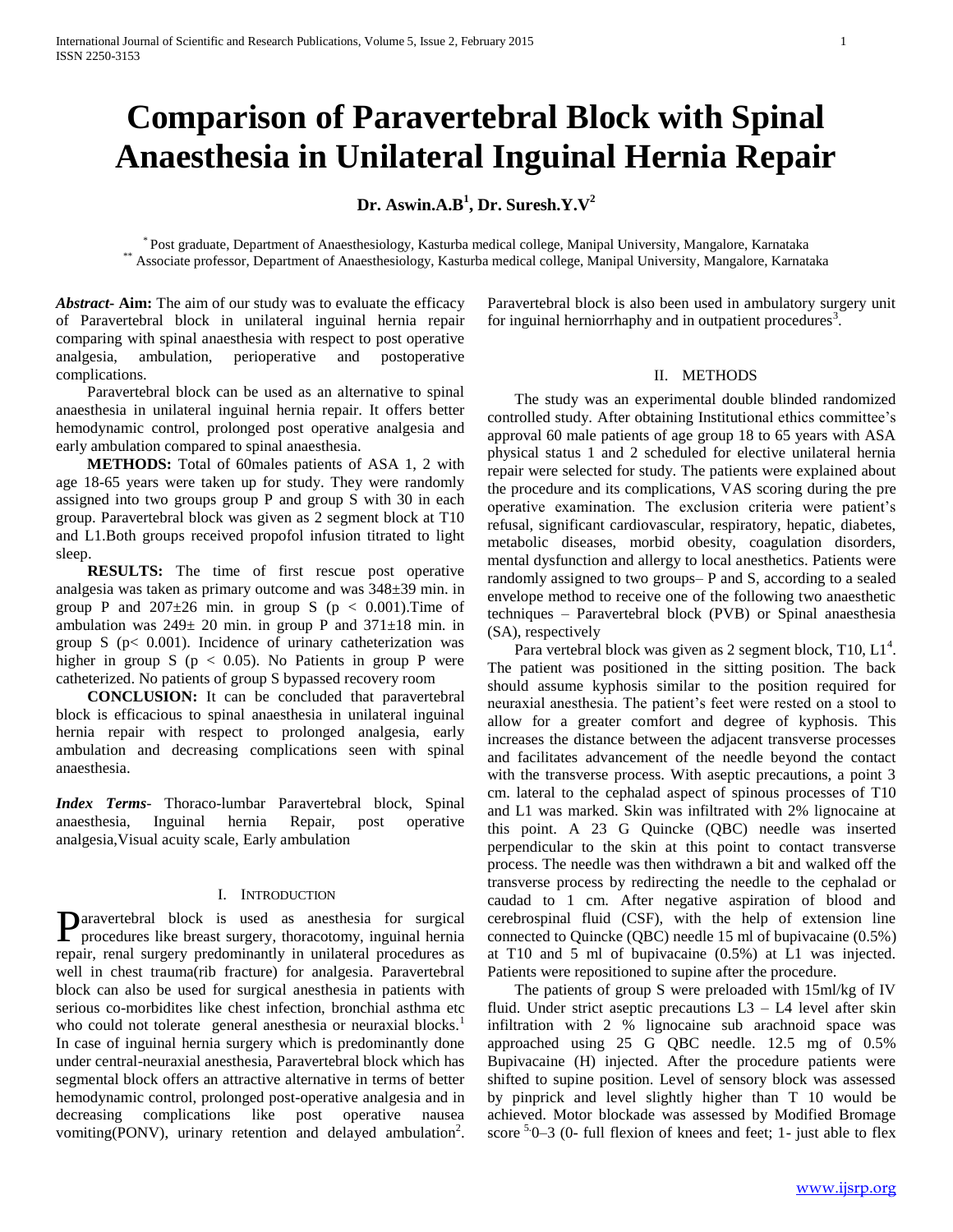knees, full flexion of feet; 2 - unable to flex knees, but some flexion of feet possible; 3-unable to move legs or feet). Any episode of hypotension [mean arterial pressure (MAP) <70mmHg] was managed with rush of I.V fluids and 6mg I.V mephentermine and repeated if necessary. Any episode of bradycardia (heart rate < 45/min) was treated with Injection Atropine 0.6 mg I.V.

 During surgery, patients of both the groups received an I.V infusion of propofol titratable to light sleep with easy arousability. Total dose of propofol used was noted.

 After surgery, patients were transferred either to the recovery room under strict monitoring or directly to the ward, if the patients met the criteria for transfer adequately. Patients were evaluated using a modified Aldrete score by the recovery room anaesthetist who makes decision regarding the patient's eligibility to bypass recovery going directly to the ward. It includes ability to move extremities, respiratory effort, consciousness, blood pressure and oxygen saturation. Patients were bypassed recovery room only with modified Aldrete score of 9 or more<sup>6</sup>.

 Time to first rescue postoperative analgesia, time to ambulation, total analgesia consumption in first 24 hours and incidence of side effects were measured. Pain was assessed using visual acuity score VAS (0 to 10; 0- no pain 10 – worst pain). All the patients were explained before surgery regarding VAS score. Any time VAS score > 4 were treated with rescue analgesia of injection Tramodol 50 mg. iv repeated if necessary. Inj. Ondansetron 4 mg. iv was given as rescue anti-emetics. Any patient, if not passed urine for more than 3 hours or complaining of urinary retention, was catheterized. Any other complaints and side effects were noted.

# III. STATISTICS

 Statistical package SPSS-vers.11.5 /17.0 was used to do analysis. P value  $< 0.05$  was considered as significant.

# IV. RESULTS

 The two groups were statistically comparable with respect to age, weight, ASA scores, preoperative vital parameters, SBP, DBP, SPO2. (Table 1)

 Intra operatively incidence of hypotension and use of vasopressor was high in group S, 15 patients( 50%) as compared to no such incidence in group P. Total consumption of propofol was higher in group P compared to group S ( $p < 0.001$ ) (Table 2)

The VAS score was highest at 6 hours for group  $P$  (p < 0.001) and 4 hours for group  $S(p<0.001)$  and was significant at 4, 6 hours. At 12, 24 hours there was no significant difference (Graph 1). The rescue analgesic Tramadol in boluses of 50mg IV was used if VAS score > 4 and repeated every 15 min until pain was relieved  $(VAS < 3)$ . Time to the first dose of analgesic was significantly different in the two groups (P< 0.0001) and total analgesic consumption in 24 hours also was significant in two groups (p<0.001) (Table 3).

 The time of ambulation was also significant between two groups and was higher in group S ( $P < 0.001$ ). 4 patients(13.3%) experienced post operative nausea vomiting (PONV) in group S and 1 patient(3.3%) in group P which was statistically not significant ( $p= 0.161$ ). 5 patients in group S were catheterized in post operative period due to urinary retention whereas no patients were catheterized in group  $P(p= 0.05$  significant). All patients in group P bypassed recovery room.(Table 3)

| <b>PARAMETERS</b>      | GROUP $P(n=30)$    | GROUP $S(n=30)$    |  |
|------------------------|--------------------|--------------------|--|
| $AGE$ (in years)       | $49 + 8.67$        | $47 \pm 12.10$     |  |
| WEIGHT (in kg.)        | $60.08 \pm 9.34$   | $58.47+9.67$       |  |
| $ASA\frac{1}{2}$ (%)   | 18/12(60/40)       | 20/10(66.7/33.3)   |  |
| PRE OP SBP (mm of Hg.) | $136.84 \pm 15.24$ | $133.60 \pm 14.08$ |  |
| PRE OP DBP (mm of Hg.) | $82.84 \pm 6.839$  | $81.66 \pm 7.63$   |  |
| PRE OP SPO2 (%)        | $99.38 \pm 0.637$  | $99.06 \pm 0.828$  |  |

**TABLE 1 Demographic profile and baseline vital parameters for patients undergoing inguinal hernia repair**

 All tests are Fischer's exact T test except ASA for which Pearson's chi square test was used. All values are presented as mean±SD except for ASA which is presented as number of patients (%).

 Group P Paravertebral group, Group S spinal group, SBP Systolic Blood pressure, DBP diastolic blood pressure, SPO2 oxygen saturation, Pre op pre operative.

**TABLE 2 Intra-operative drug requirement in both groups P and S**

| <b>PARAMETERS</b>     | <b>GROUP P</b> | <b>GROUPS</b> |
|-----------------------|----------------|---------------|
| Use of Mephentermine  | $0(0\%)$       | $15(50\%)*$   |
| (n & %)               |                |               |
| Propofol dosage (mg.) | $166 \pm 19$   | $66+10*$      |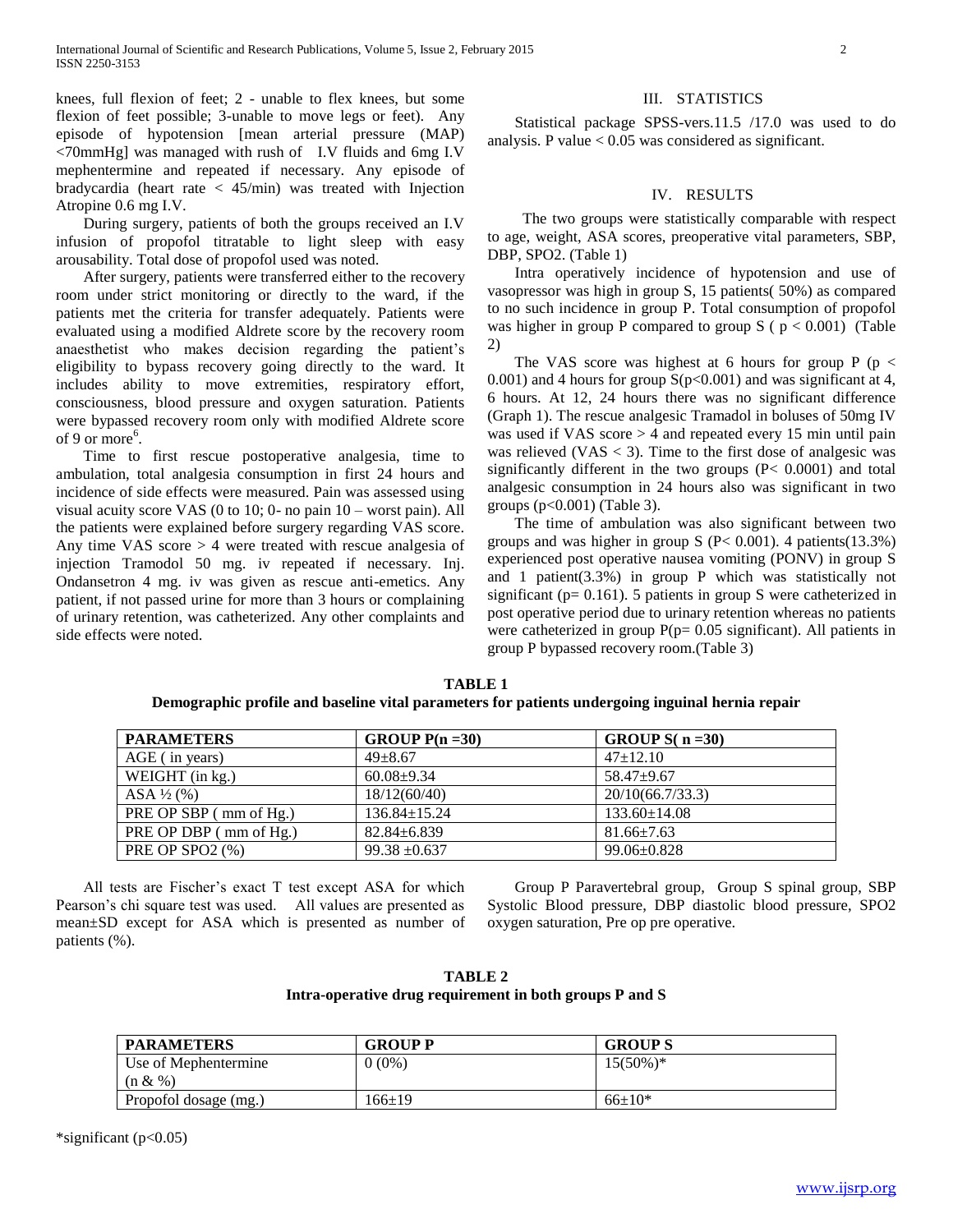For use of Mephentermine Pearson's chi square test was used results presented as no. of patients; For propofol dosage Fischer's exact T test was used and results described as mean ± SD.

| <b>PARAMETERS</b>                                      | <b>GROUP P</b> | <b>GROUPS</b>  |
|--------------------------------------------------------|----------------|----------------|
| Time to first analgesia(min)                           | $348 \pm 39$   | $207 \pm 26*$  |
| Time to ambulation (min)                               | $249 \pm 20$   | $371 \pm 18*$  |
| Total<br>analgesia<br>consumption<br>(Tramodol in mg.) | $75 + 32$      | $161 \pm 36*$  |
| Patients with PONV(n)#                                 |                | $\overline{4}$ |
| Urinary catheterization(n)#                            | $\Omega$       | $5*$           |
| Recovery room bypass $(n)$ #                           | 30             | $14*$          |

**TABLE 3 Postoperative recovery times and adverse events**

\*Significant (p<0.05)

 #Pearson's chi square test was used. For others Fischer's Exact T test was used. Results presented as mean  $\pm$  SD, no. of patients (n), total amount in mg.



**GRAPH 1** showing VAS scores at different time interval in both groups